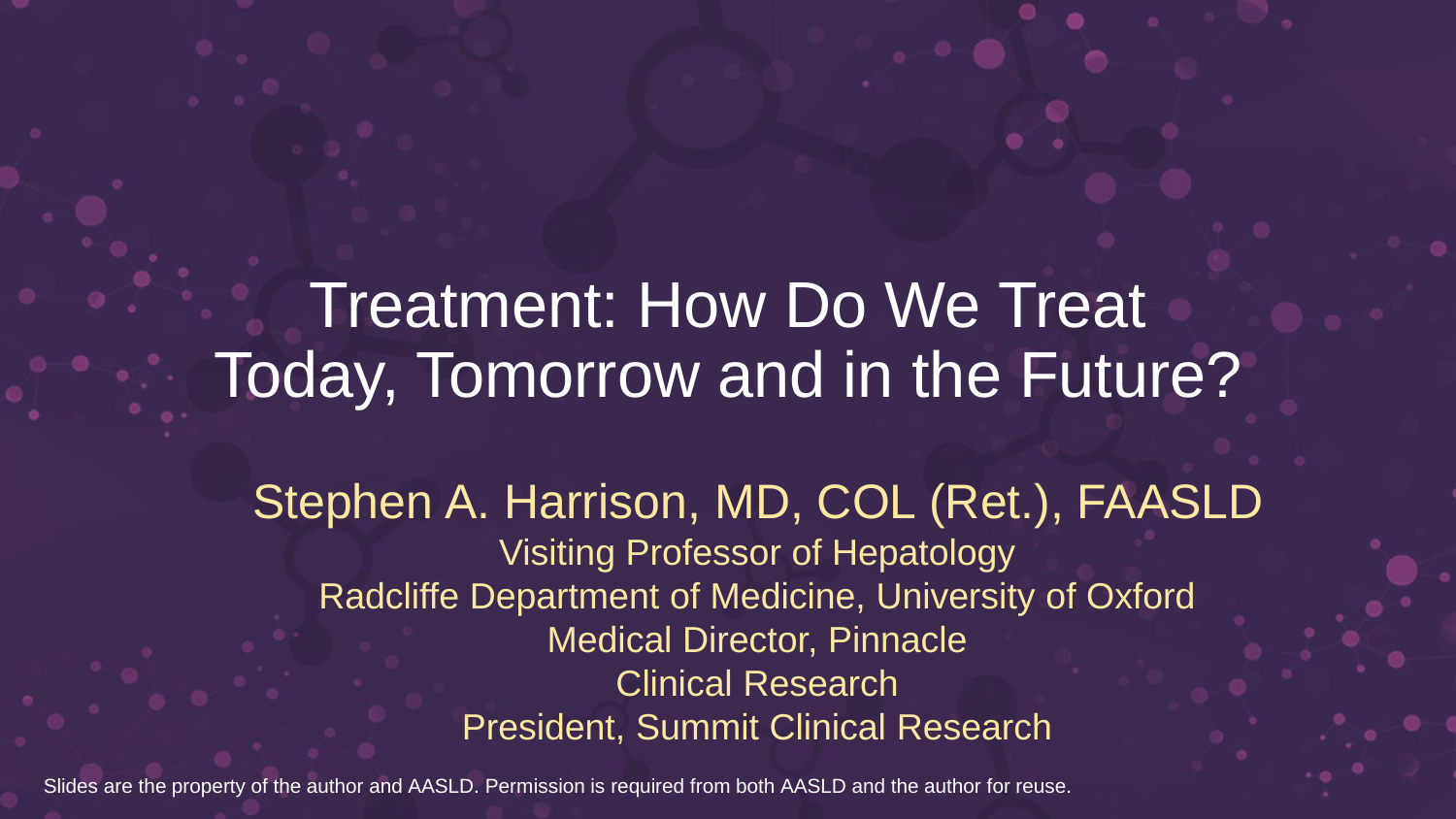

#### **Stephen A. Harrison**

I disclose the following financial relationship(s) with a commercial interest:

- Scientific advisor or consultant for Akero, Alentis, Altimmune, Arrowhead, Axcella, BMS, Echosens, Fibronostics, Forest Labs, Galectin, Gilead, Hepion, Hepagene, HistoIndex, Intercept, Madrigal, Medpace, Metacrine, NGM Bio, Northsea, Novartis, Novo Nordisk, PathAI, Poxel, Liminal, Sagimet, Terns, Viking.
- Stock options: Akero, Cirius, Galectin, Genfit, Hepion, HistoIndex, PathAI, Metacrine, NGM Bio, Northsea.
- Grant/Research support: Akero, Axcella, BMS, Cirius, CiVi Biopharma, Conatus, Cymabay, Enyo, Galectin, Genentech, Genfit, Gilead, Hepion, Hightide, Intercept, Madrigal, Metacrine, NGM Bio, Novartis, Novo Nordisk, Northsea, Pfizer, Sagimet, Viking, 89 Bio.

Slides are the property of the author and AASLD. Permission is required from both AASLD and the author for reuse.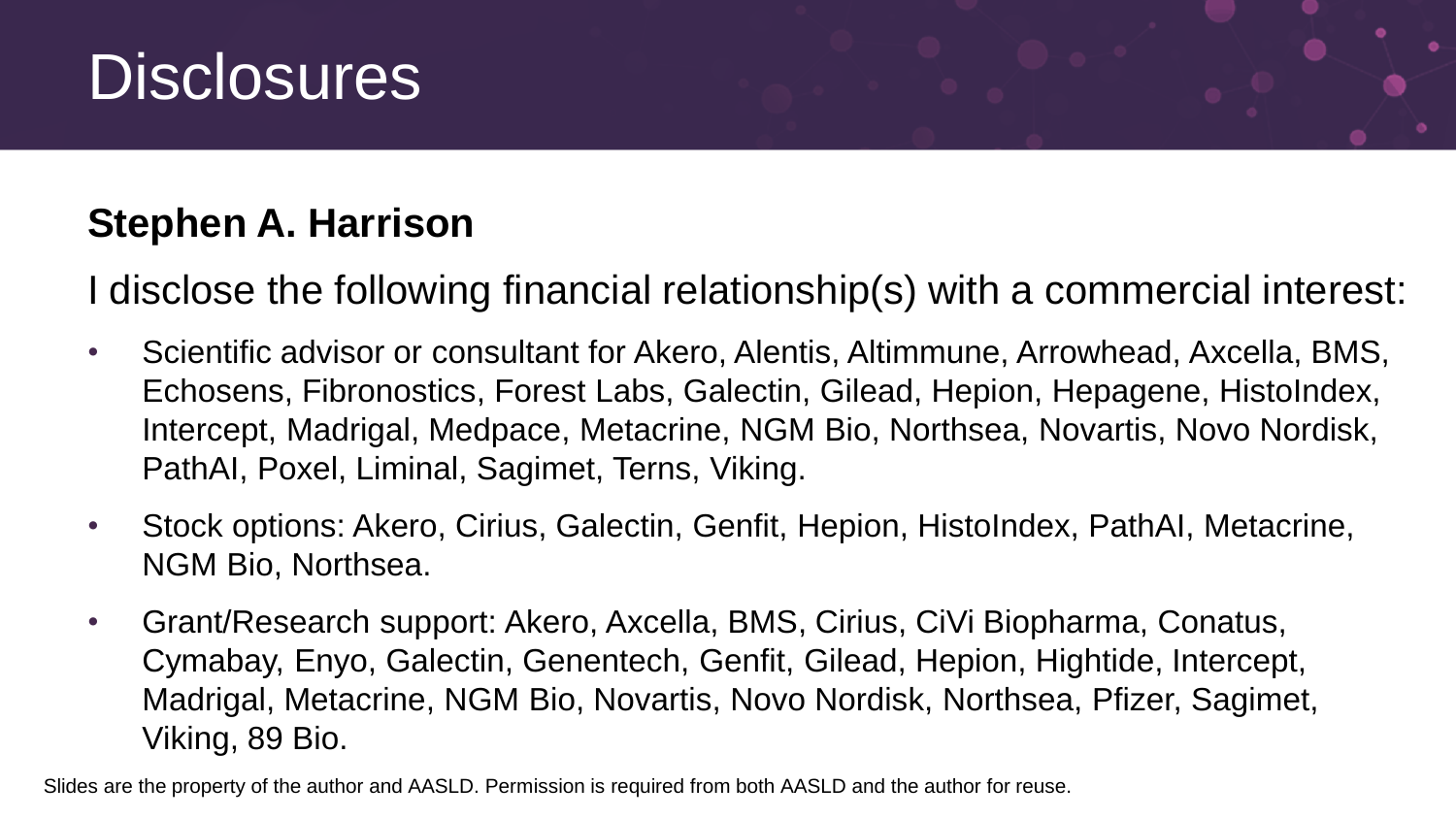### Lifestyle Recommendations for Treating NASH



\*Limit consumption of fructose-enriched beverages \*\*Drink ≥2 cups of caffeinated coffee daily

\*Fructose increases the odds of the development of nonalcoholic fatty liver in high-risk patients and of nonalcoholic steatohepatitis and more advanced liver fibrosis in patients who already have nonalcoholic fatty liver disease.

\*\*Caffeinated coffee reduces the risk of liver fibrosis in several liver diseases, including nonalcoholic fatty liver disease.

Chalasani N et al. *Hepatology*. 2018;67(1):328-357; Diehl AM, Day C. *New Engl J Med.* 2017; 377:2063-72.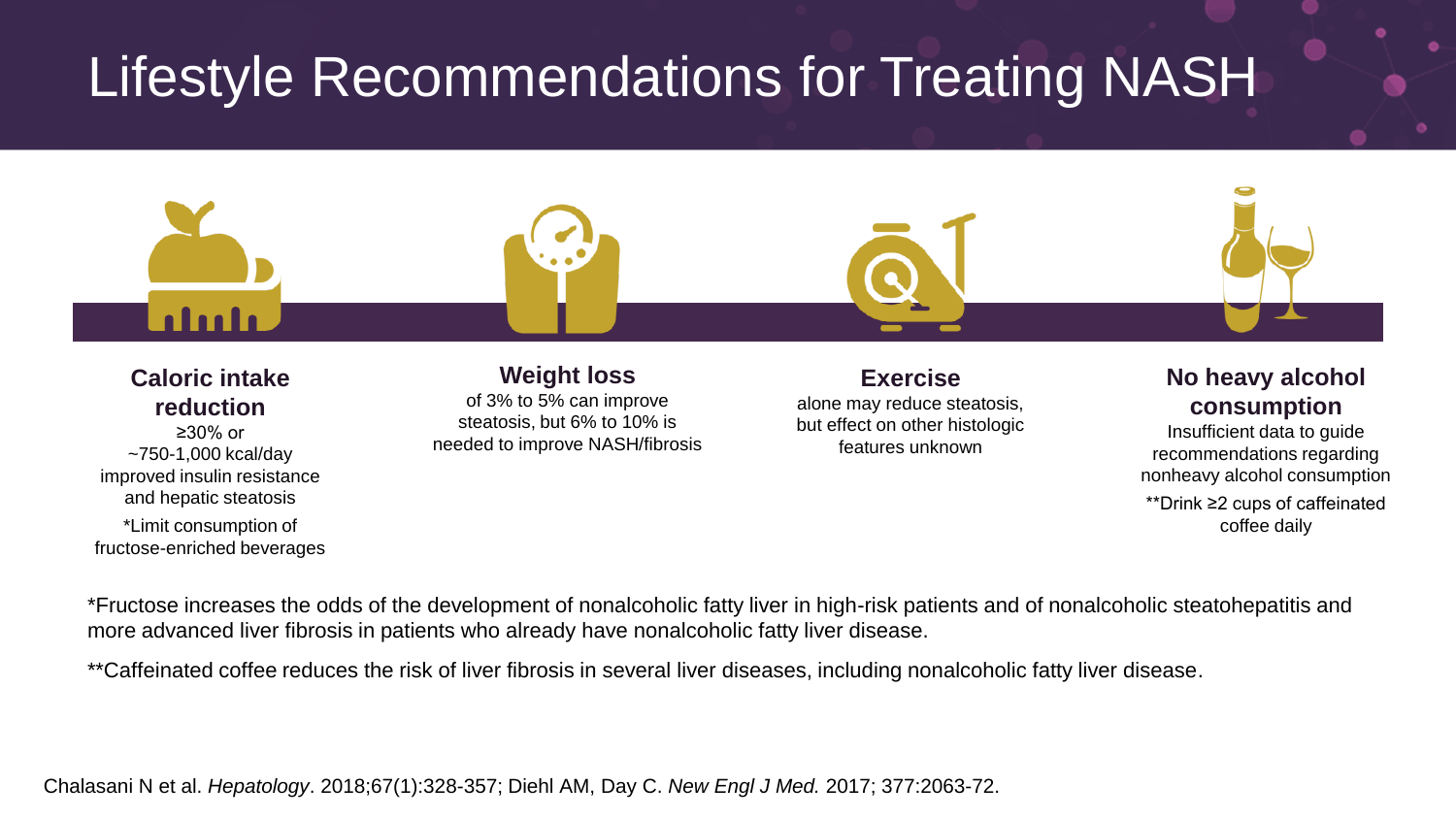#### Fibrosis Regression Over Time Following Bariatric Surgery in Patients With Severe Obesity and NASH

#### **Distribution of patients with NASH by Brunt inflammation score**



ALT, alanine aminotransferase; AST, aspartate aminotransferase; BMI, body mass index; GGT, gamma-glutamyl transferase; NAFLD, non-alcoholic fatty liver disease; NAS, NAFLD activity score; NASH, non-alcoholic steatohepatitis. Lassailly G et al. *Gastroenterology*. 2015;149:379–88; Lassailly G et al. *Gastroenterology*. 2020;159:1290–301.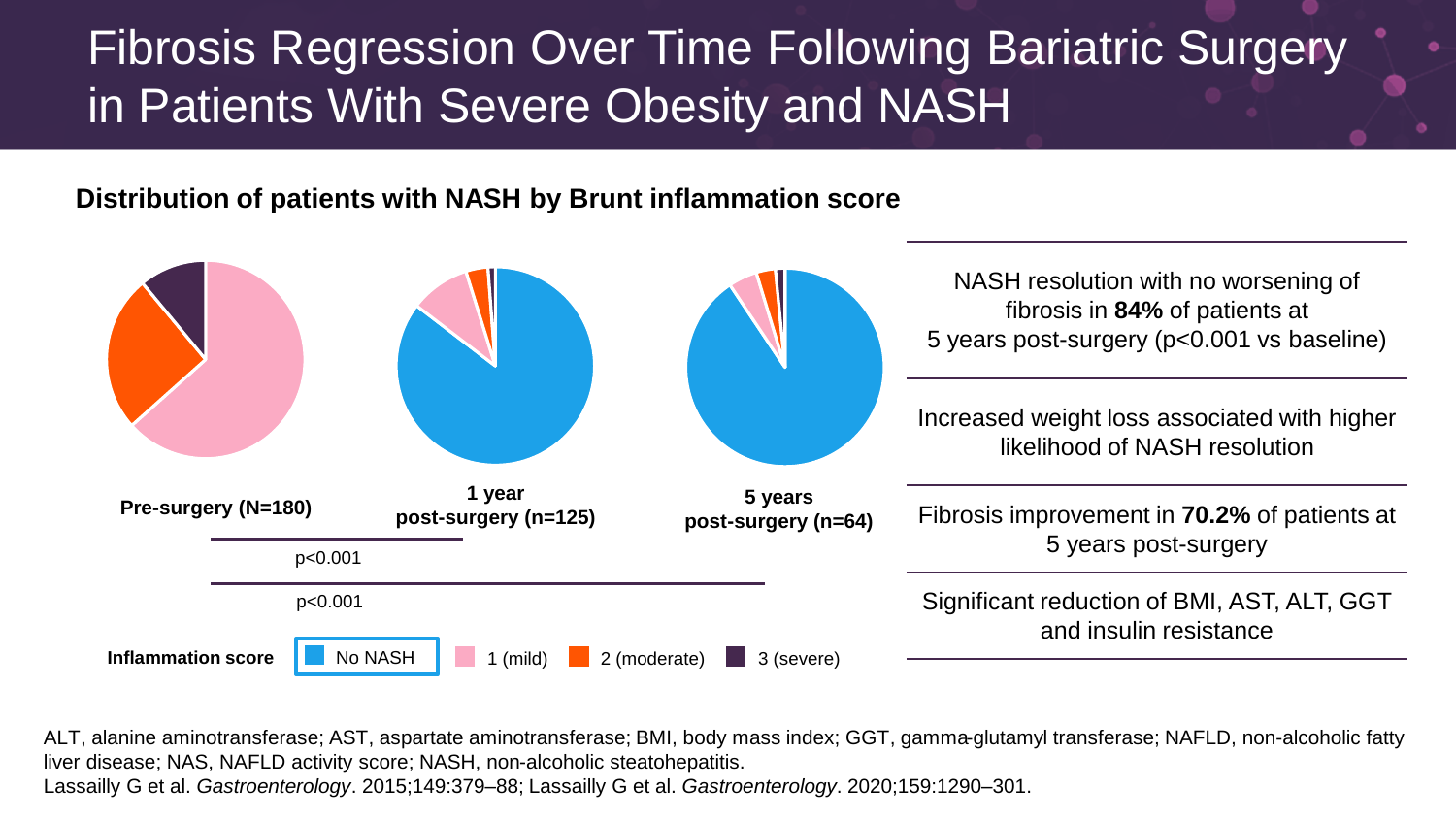# Pharmacological Management of NASH



- **Pioglitazone** may improve NASH histology other than fibrosis
- **Vitamin E** may improve histology

\*p≤0.05; \*\*p≤0.01; †p≤0.001 vs placebo. N=247; adult patients without diabetes and with biopsy-proven NASH were randomised to pioglitazone 30 mg/day, vitamin E 800 IU/day, or placebo for 96 weeks. The primary outcome was defined as an improvement in histologic findings, which required improvement by 1 or more points in the hepatocellular ballooning score; no increase in the fibrosis score; and either a decrease in the activity score for NAFLD to a score of ≤3 points or a decrease in the activity score of ≤2 points, with ≥1-point decrease in either the lobular inflammation or steatosis score. NAFLD, non-alcoholic fatty liver disease; NASH, non-alcoholic steatohepatitis. Sanyal AJ et al. *N Engl J Med.* 2010;362:1675–85.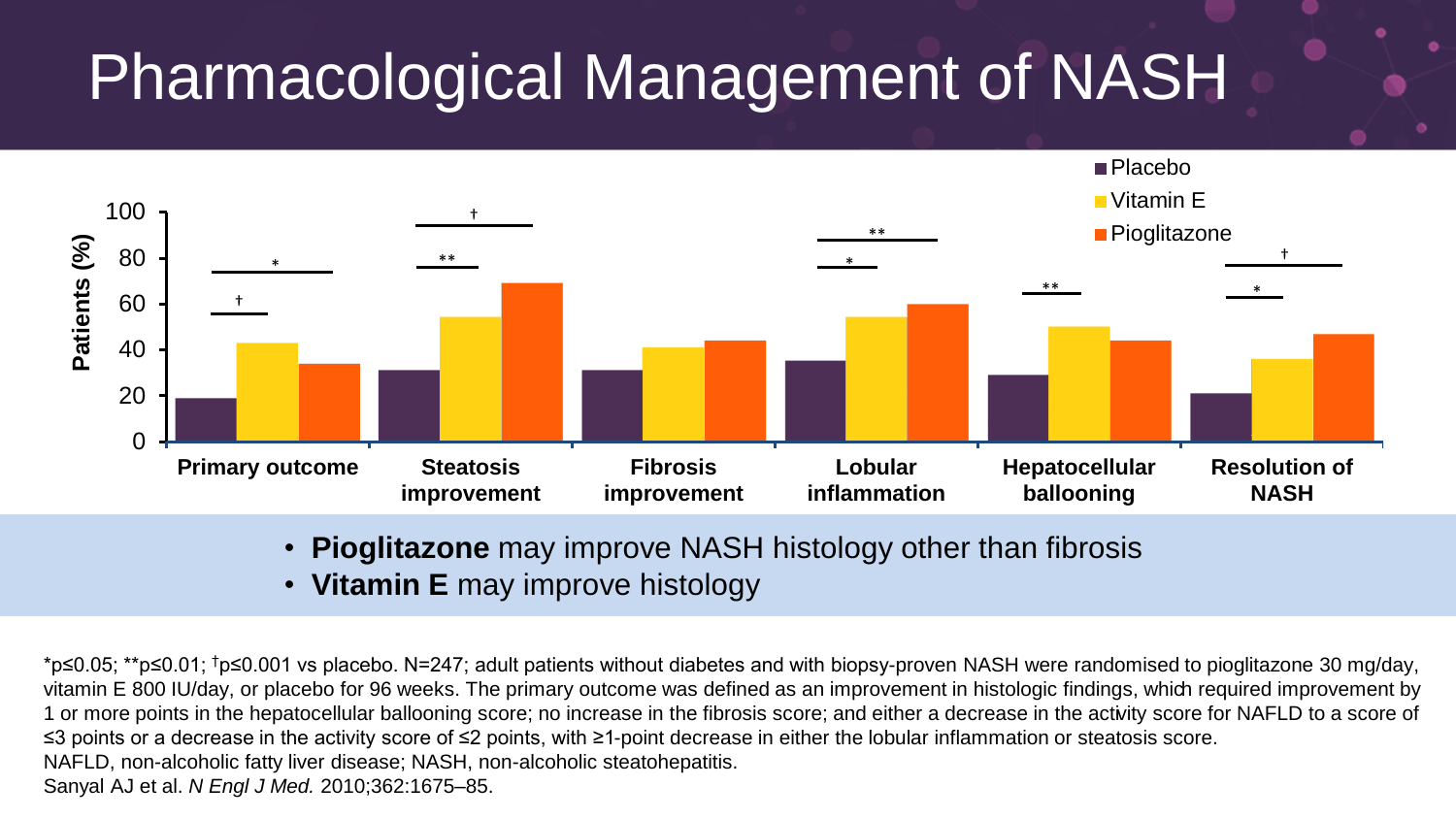# Potential Targets for NASH Treatments

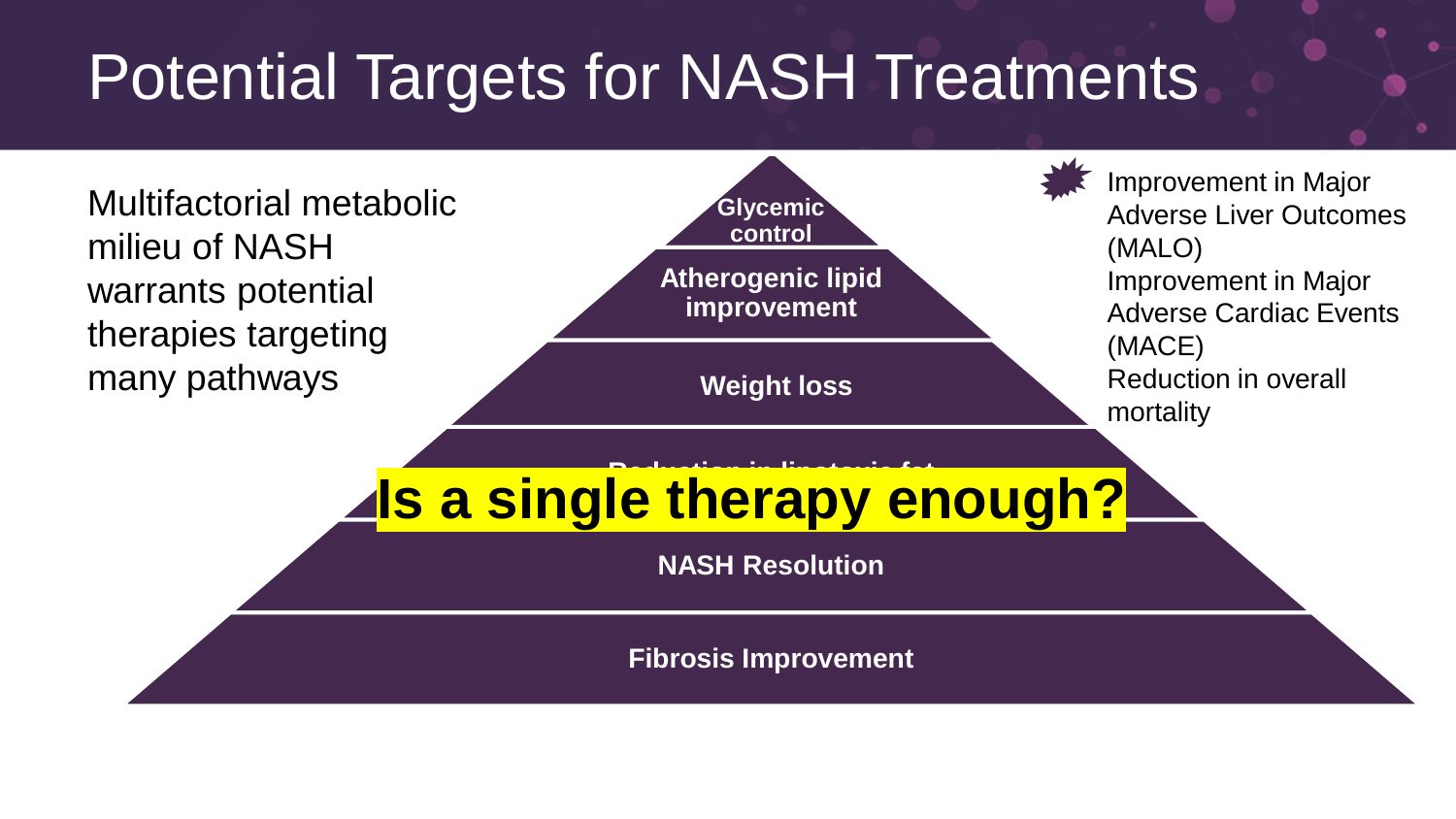#### **Phase 2 / Non-Invasive Endpoints**



Marked with arrows = Readout or Enrollment Finished

#### **Phase 2 / Histological Endpoints**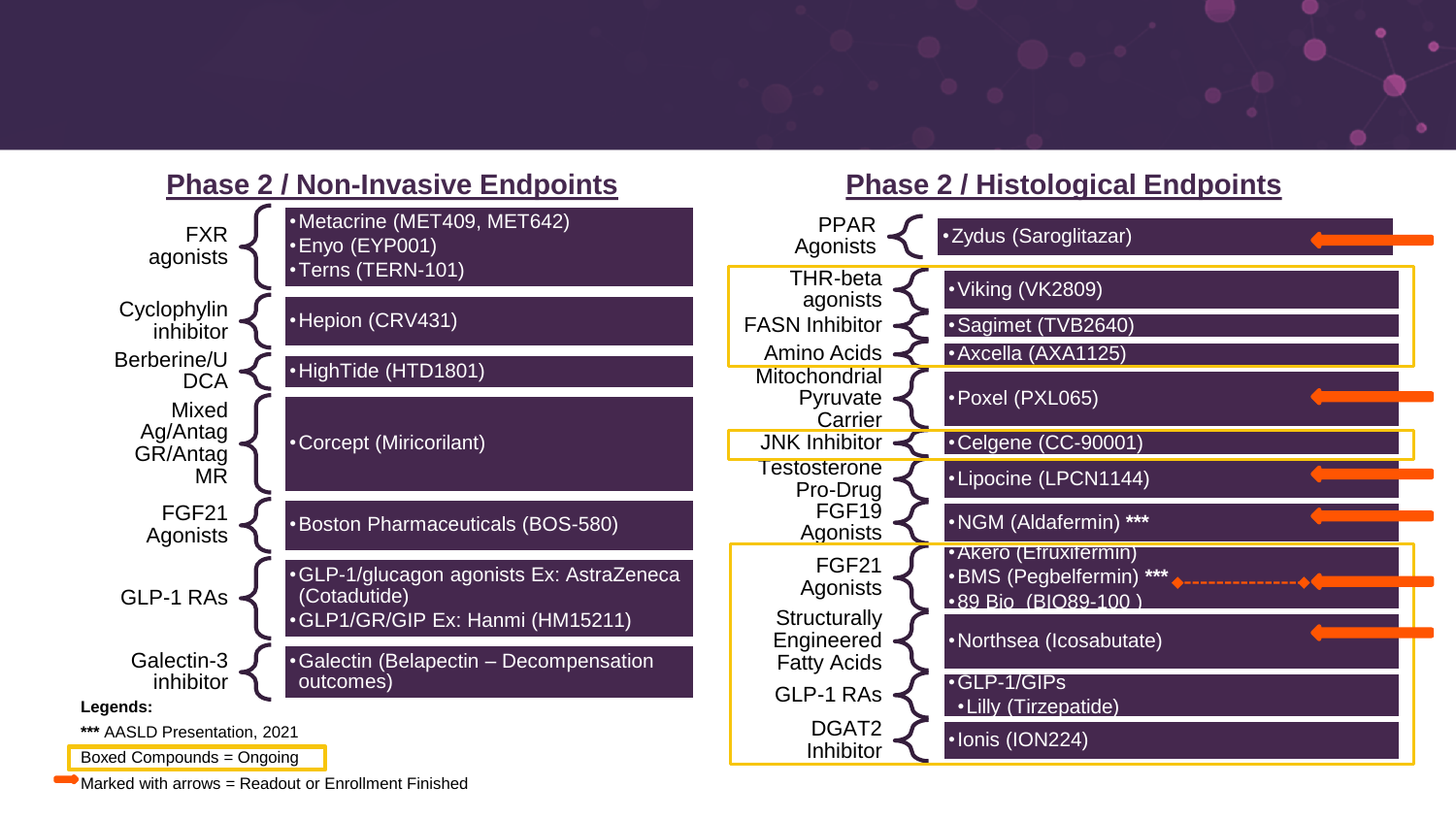#### Agents in Phase 2 Development-Route of Administration

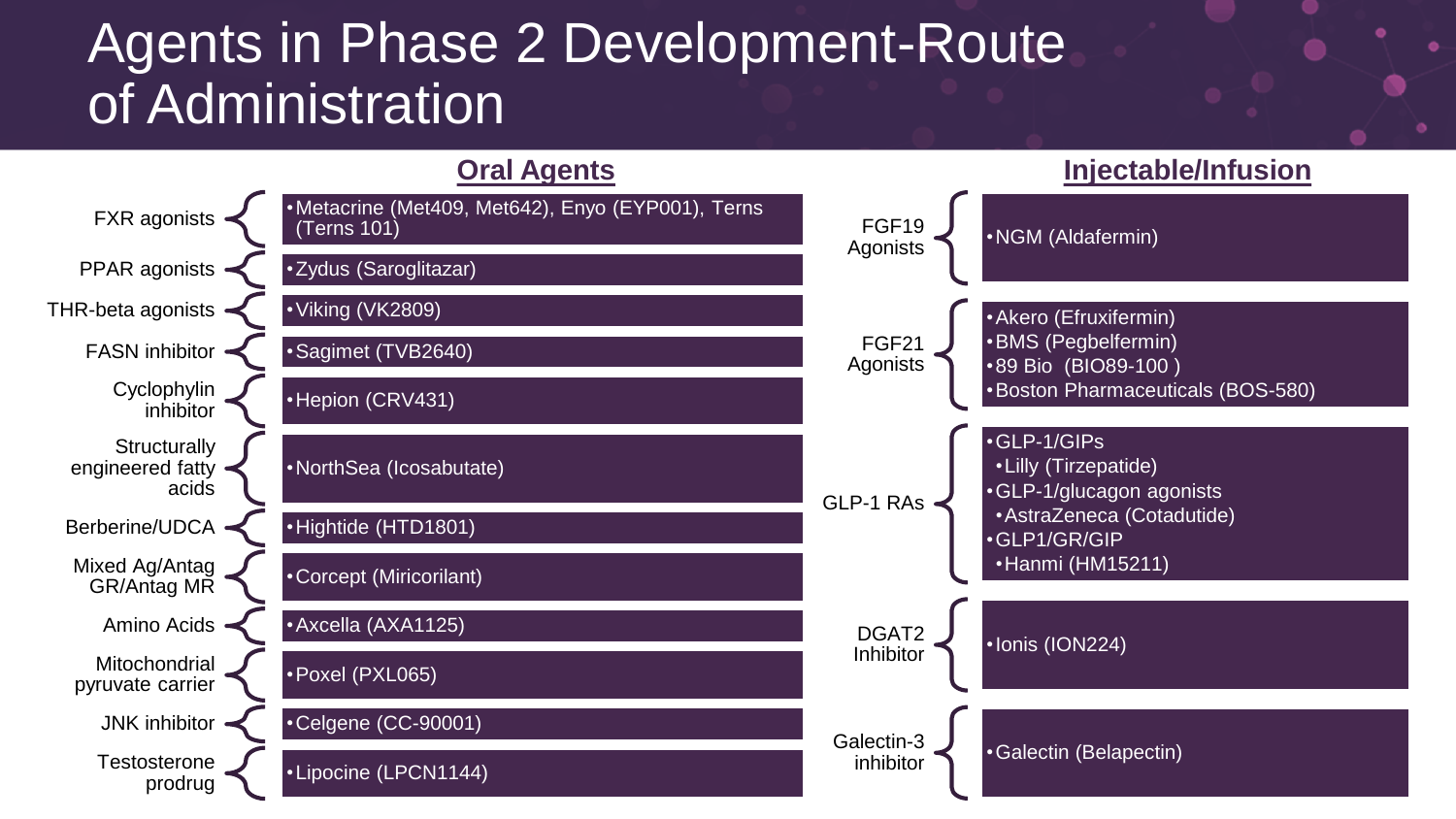### Agents in Phase 3 Development

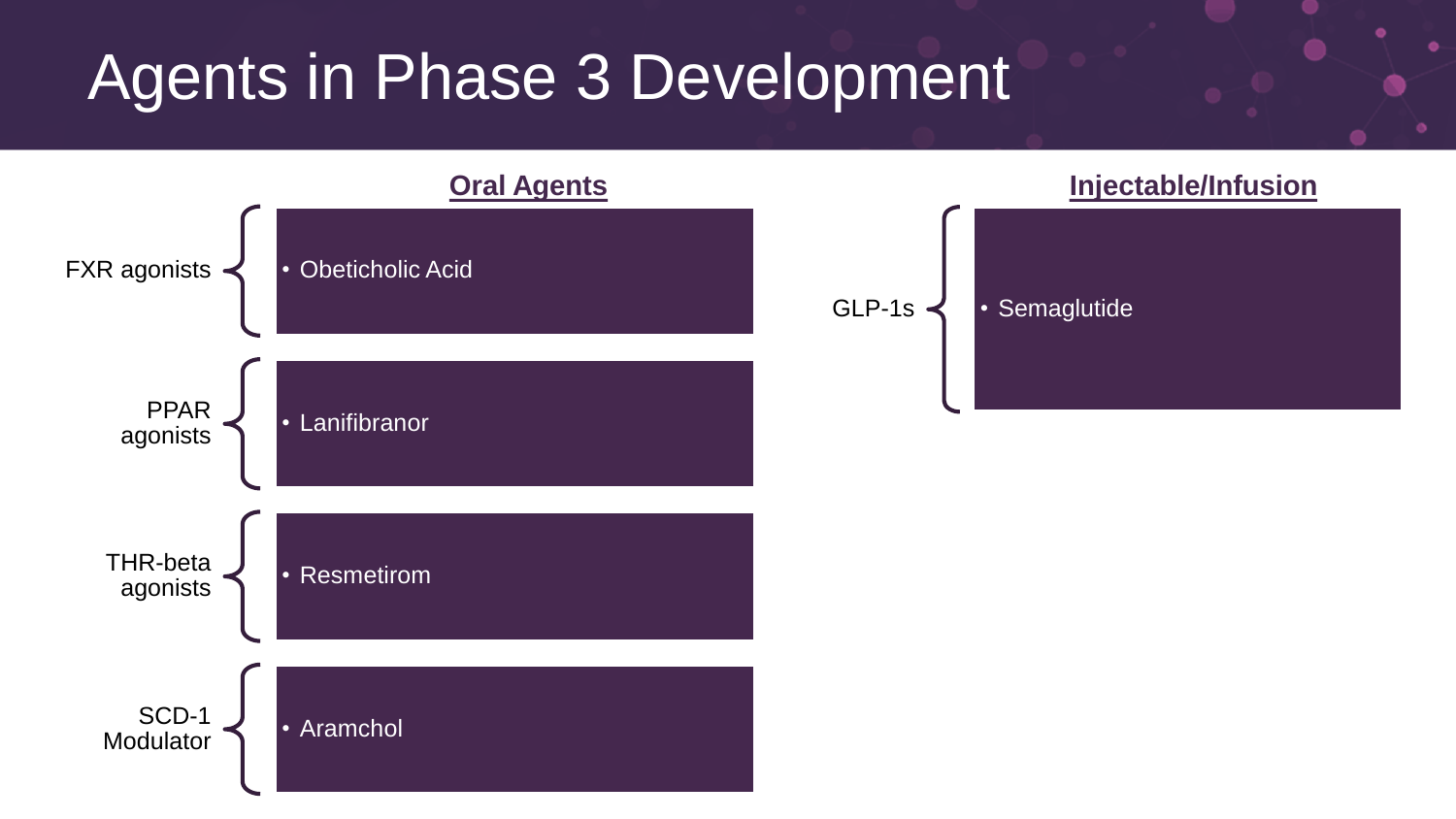### The Future of NASH Therapeutics **Ongoing Phase 3 Trials**

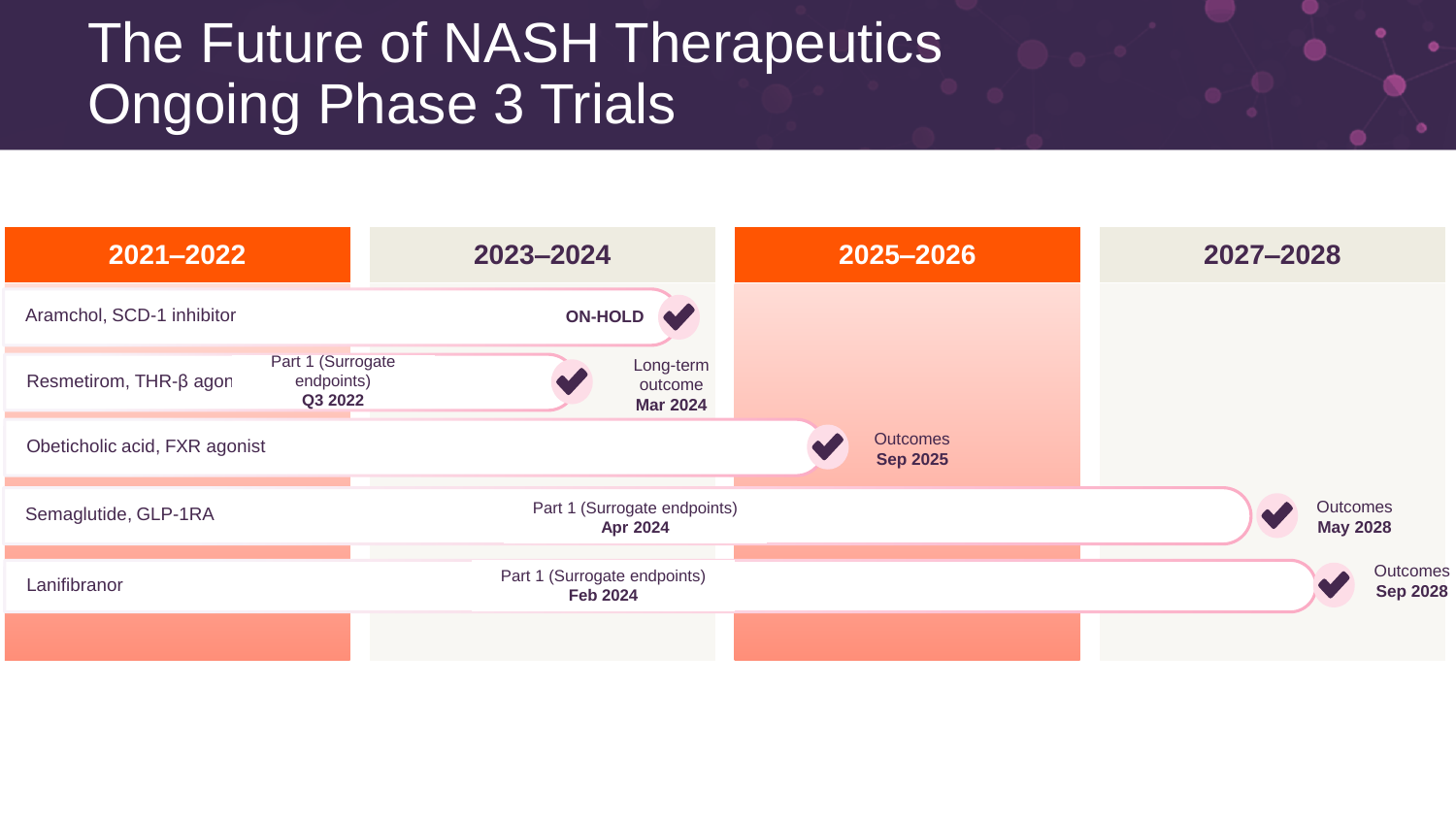# Ideal Combination

- **Oral**
- Well tolerated and safe
- Synergistic
	- Improves histopathology
	- Improves extrahepatic metabolic profiles
- Enhances long term outcomes

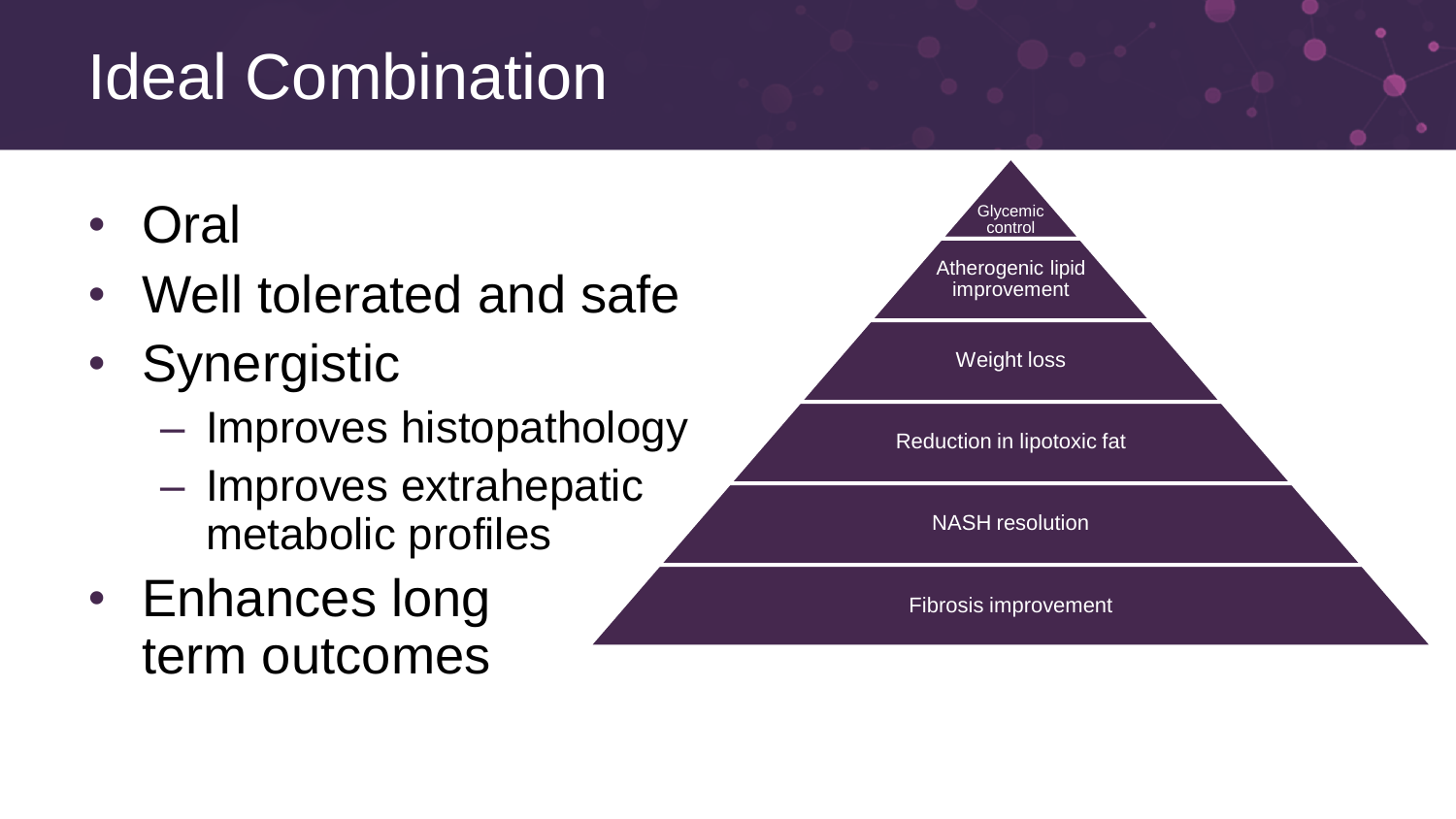# NASH Therapeutics by MoA



#### **Fibrosis**

| <b>Multiple MoAs</b> |
|----------------------|
| simtuzumab           |
| <b>CCR2/5</b>        |
| <b>BMS 986263</b>    |

**VAP-1 TERN 201 PXS 4728**

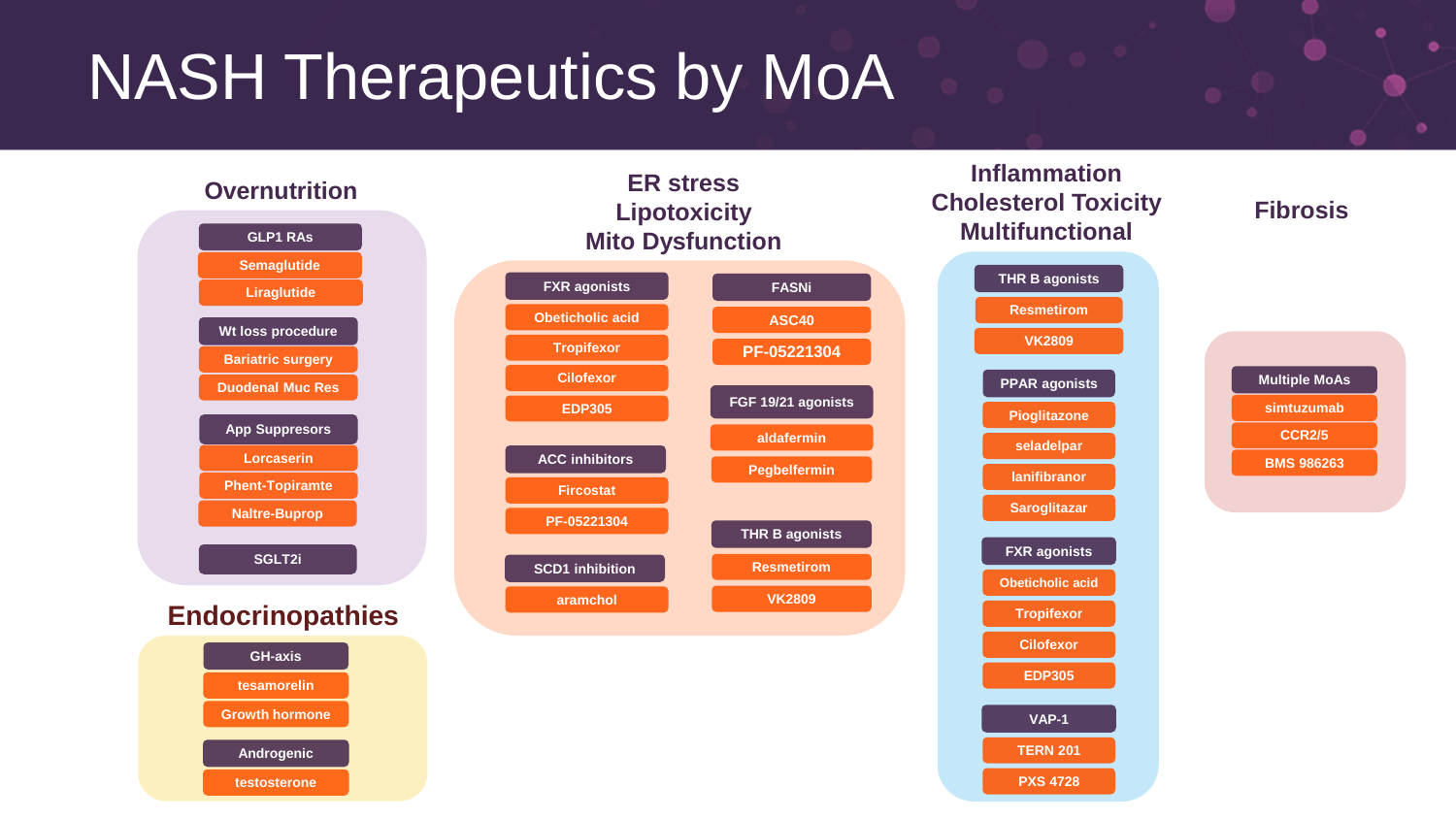# NASH Therapeutics by MoA

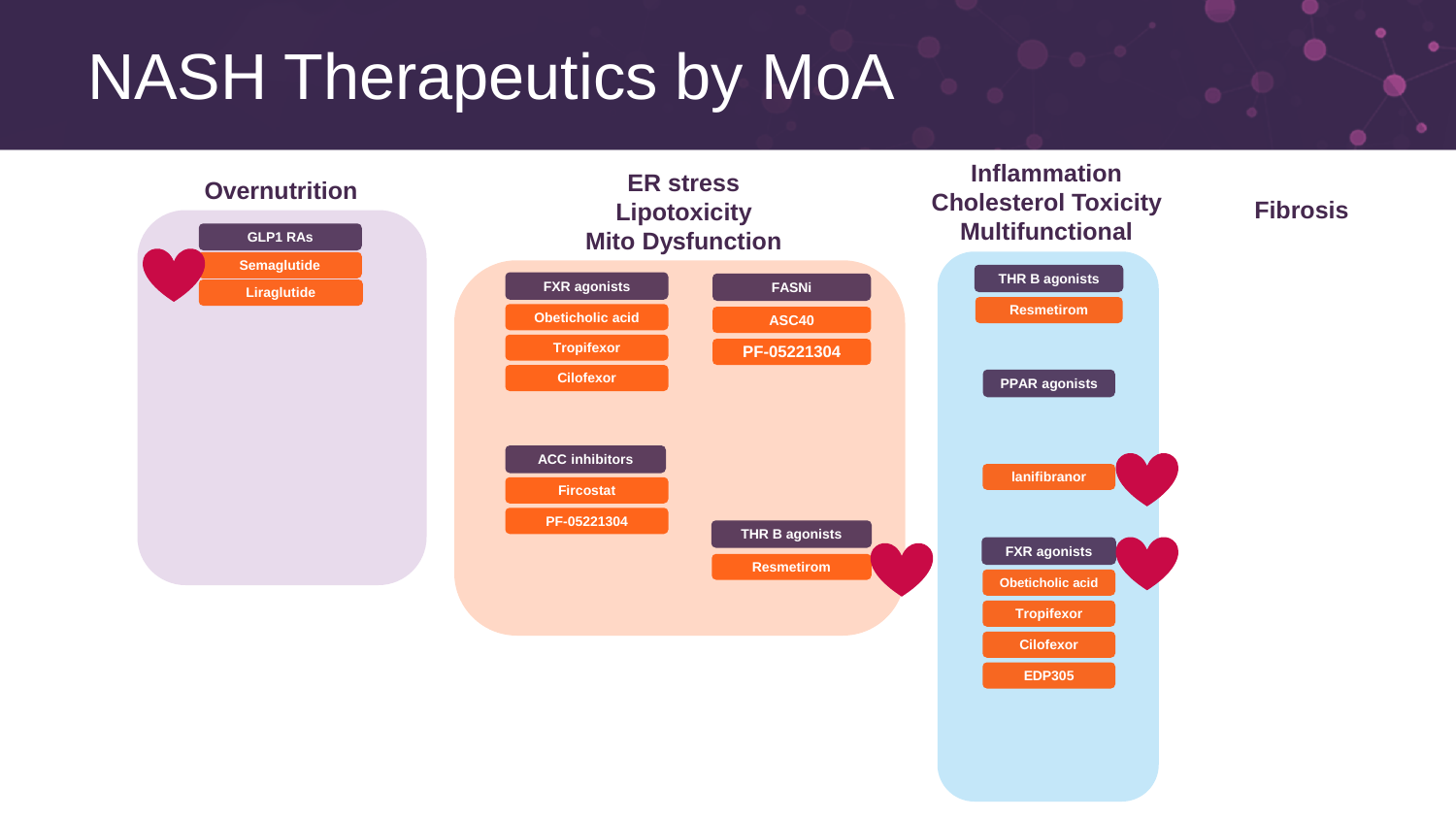### Jamaican 4x100m Relay World Record Seoul, Sept 4th 2011

#### All:

- World class sprinters in their own right
- Got along well with each other
- Had complementary strengths
- Similar endurance
- Same home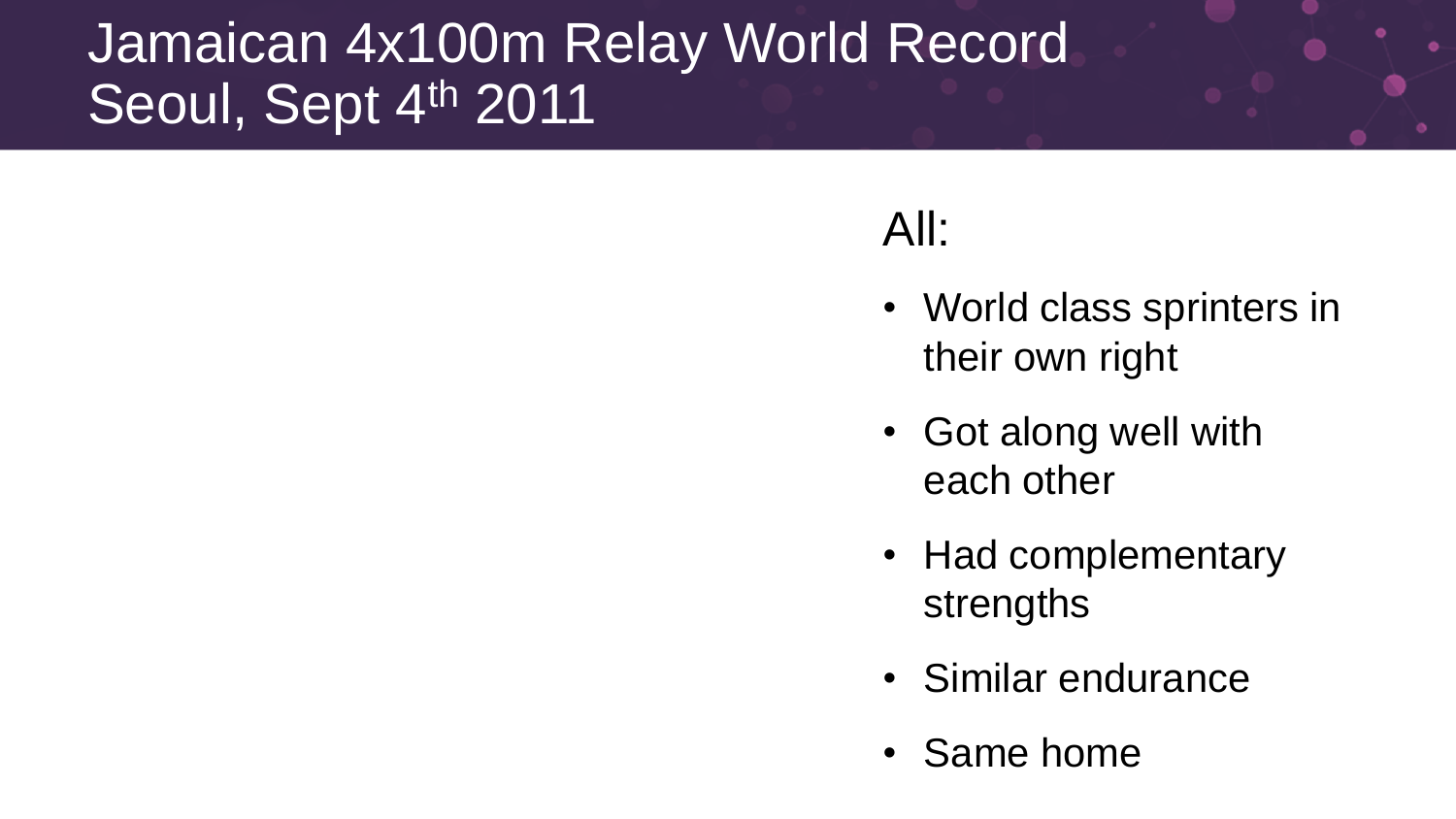# Future Therapeutic Considerations

Table 1. Liver metabolic targets of the therapeutic oligonucleotides.

- Addition of precision medicine to attack fibrosis
	- CAR-T
	- Therapeutic oligonucleotides
	- Microbiome
	- Genetic polymorphisms
		- HSD17B13
		- PNPLA3

| <b>Disease</b>                             | <b>Targeted gene</b> | Targeting oligonucleotide(s) |
|--------------------------------------------|----------------------|------------------------------|
| <b>NASH</b>                                | $miR-132$            | Anti-miR                     |
| <b>NASH</b>                                | PNPLA3               | Antisense                    |
| <b>NASH</b>                                | STK <sub>25</sub>    | Antisense                    |
| <b>NASH</b>                                | DGAT <sub>2</sub>    | Antisense                    |
| A <sub>1</sub> A <sub>T</sub> <sub>D</sub> | AAT                  | siRNA                        |
| <b>HHC</b>                                 | TMPRSS6              | siRNA                        |
| <b>TTR</b> amyloidosis                     | <b>TTR</b>           | siRNA, Antisense             |
| <b>AIP</b>                                 | ALAS <sub>1</sub>    | siRNA                        |
| Liver Fibrosis                             | HSP47                | siRNA                        |

 $PNPLA3 =$ ; miRs = microRNAs; NASH = nonalcoholic steatohepatitis; STK25 = serine/threonine protein kinase-25; siRNA – short interfering RNA; A1AT D = alpha 1 antitrypsin deficiency;  $HHC =$  hereditary hemochromatosis;  $AIP =$  acute intermittent porphyria; TTR = transthyretin; ALAS1 = aminolevulinic acid synthase 1; HSP  $47$  = heat shock protein  $47$ .

Amor C. *Nature*. 2020; Alkhouri. *Exp Opin Invest Drugs*. 2021.

Slides are the property of the author and AASLD. Permission is required from both AASLD and the author for reuse.